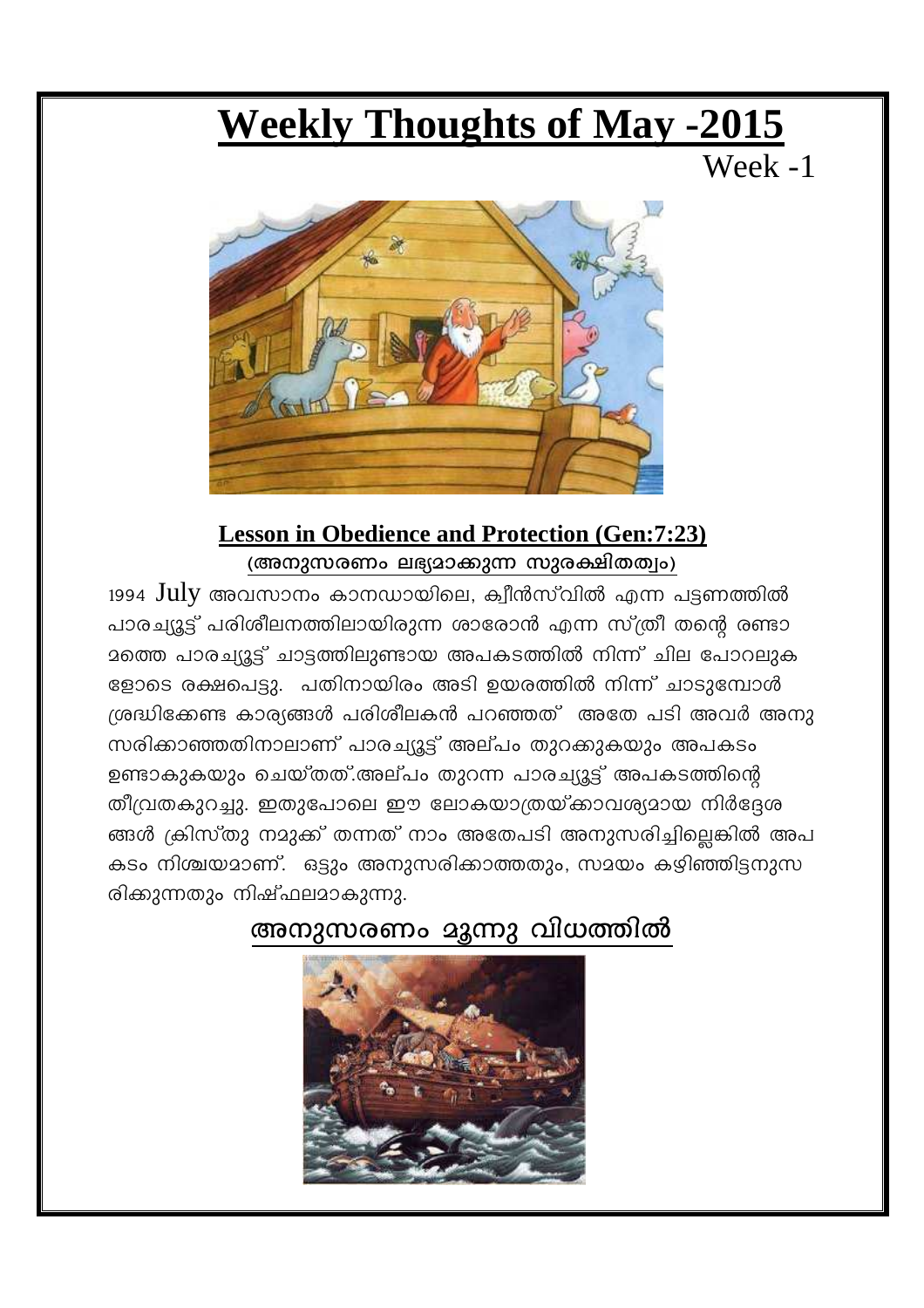#### 1. Constant obedience (സ്ഥിരമായ അനുസരണം)

നോഹയുടെ ജീവിതത്തിൽ കൂടി ഒരു പഠനം നടത്തിയാൽ ഇത് നമുക്ക് മനസ്സിലാക്കാം . ഭൂമിയിൽ മനുഷ്യരെല്ലാം വഷളത്വമുള്ളവരായി , ദോഷൈകനിരൂപണമുള്ളവരായിട്ടും , നോഹയുടെ ജീവിതത്തിൽ ദൈവ ത്തോടുള്ള അനുസരണത്തിന് യാതൊരു മാറ്റവും ഉണ്ടായില്ല. അതി നാൽ അവന് ദൈവകൃപ ലഭിച്ചു. ഭൂമിയിൽ താൻ സൃഷ്ടിച്ച സകലതി നേയും നശിഷിക്കുമെന്ന് ദൈവം കല്പിച്ചുവെങ്കിലും തന്റെ കൃപ ലഭിച്ചവ നേയും തന്റെ സൃഷ്ടികളിൽ ആണും പെണ്ണുമായി എല്ലാ ജീവികളേയും രക്ഷിഷാൻ തീരുമാനിച്ച ദൈവം തന്റെ വാക്കുകളെ അനുസരിക്കുന്നവനെ തന്നെ ആ ചുമതല ഏല്പിച്ചു. അനുസരിക്കുവാൻ ബുദ്ധിമുട്ടുള്ള കാര്യ ങ്ങൾ ചിലപ്പോൾ ദൈവം നമ്മോട് പറയാറുണ്ട്. ഇന്നുവരെ താൻ കേൾക്കാത്തതും, കാണാത്തതും, അറിയാത്തതുമായ കാര്യങ്ങൾ ദൈവം പറഞ്ഞിട്ടും നോഹ മറു ചോദ്യങ്ങൾ ചോദിക്കാതെ ശ്രദ്ധയോടെ കേട്ട്, ഗ്രഹിച്ച് പ്രവർത്തിക്കാനും തീരുമാനിച്ചു. ഇതാണ് മാറ്റമില്ലാത്ത അഥവാ സ്ഥിരമായ അനുസരണം . ഒരു വലിയ പെട്ടകത്തിന്റെ നിർമ്മാണ പദവിക്കു വേണ്ടിയോ, പ്രവാചക ദൗത്യം ഏൽപിക്കുമെന്ന് കരുതിയോ അല്ല ദൈവത്തെ അനുസരിച്ചത്, ആത്മീയ സന്തോഷത്തിനും സുരക്ഷിത ത്വത്തിനുമുള്ള ആഗ്രഹത്തോടെ ആയിരുന്നു.

വഷളത്വം നിറഞ്ഞ ലോകത്തിൽ ഇന്ന് പലരും ദൈവത്തെ മറ ക്കുന്നു. ചിലർ അനുസരിക്കുന്നത് സ്വാർത്ഥലാഭത്തിനു വേണ്ടിയും . പ്രീയ വായനക്കാരേ !

നിങ്ങൾ ഏത് കൂട്ടത്തിൽ?

#### (2) Exact Obedience (പൂർണ്ണതയുള്ള അനുസരണം)

വലിയ ഒരു ഉത്തരവാദിത്തം ദൈവം ഏൽപിച്ചിട്ടും ഇന്നുവരെ കാണുകയോ , കേൾക്കുകയോ ചെയ്യാത്തത് സംഭവിക്കും എന്ന് പറ ഞ്ഞിട്ടും ഒരു പാളിച്ചയും വരുത്താതെ യഹോവ തന്നോട് കല്പിച്ച പ്രകാ രമൊക്കെയും നോഹ ചെയ്തു. ഇതാണ് പൂർണ്ണമായ അനുസരണം.

നമ്മേ ഏൽപിച്ച കുടുംബത്തോട് അനുസരണത്തെപ്പറ്റി പറയു മ്പോൾ പ്രധാനമായും ഓർമ്മിഷിക്കേണ്ടത് ദൈവകല്പനകൾ കൃത്യമായി അനുസരിക്കണം എന്നതാണ്.

ഉദാ: മർക്കോ: (16:16), ലൂക്കോ (12:50)

ഗലാ: (3:27) ഈ കല്പനകൾ നാം പൂർണ്ണമായി അനുസരിച്ചി **S3@eusos**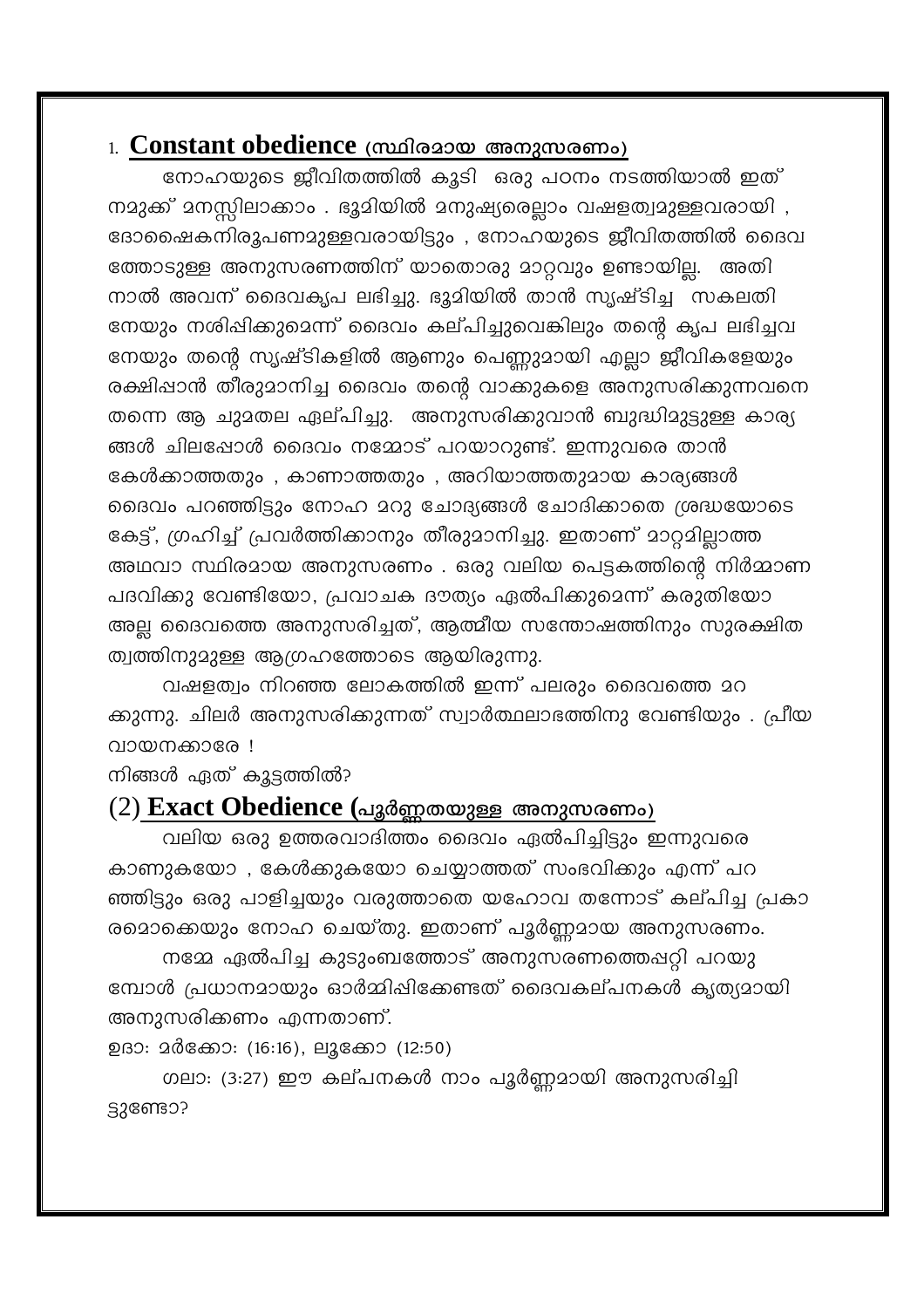#### (3) Unwavering Obedience (അചഞ്ചലമായ അനുസരണം)

ദൈവത്തെ പരിഹസിച്ചുകൂടാ എന്ന് ഗലാ: (6:7)ൽ കാണുന്നു. അഷോൾ ദൈവീക നിർദ്ദേശം അനുസരിക്കുന്നവരേയും പരിഹസിക്കുവാൻ പാടില്ല. പരിഹാസി മനുഷ്യർക്കു വെറുഷാകുന്നു. (സദൃ:24:9) പെട്ടക നിർമ്മാണം നടന്നഷോഴും, മഴമൂലമുള്ള ന്യായവിധിയിൽ നിന്ന് രക്ഷനേടുവാൻ പെട്ടക ത്തിലഭയം തേടുവാൻ പറഞ്ഞപ്പോഴും ദൈവകല്പന അനുസരിച്ച് ആണും പെണ്ണുമായി സകലഭൂചരജന്തുക്കളേയും പെട്ടകത്തിൽ കയറ്റിയ ഷോഴും പരിഹാസികൾ, പരിഹസിച്ചു കാണും. എന്നാലതൊന്നും നോഹ യെയോ കുടുംബത്തെയോ തളർത്തിയില്ല. ഇതാണ് അചഞ്ചല വിശ്വാ സം. ലോക ബന്ധങ്ങളെ ഉപേക്ഷിച്ച് ക്രിസ്തുവിലഭയം തേടിയാൽ നാം സുരക്ഷിതരായിത്തീരും.

## **Three Stages of Protection**

(സുരക്ഷിതത്വം തരുന്ന മൂന്ന് അവസ്ഥകൾ)

#### (1) Place of Refuge(ആശ്രയസ്ഥാനം)

പെട്ടകത്തിന്റെ വാതിലടച്ച ദൈവം പെട്ടകത്തിലുള്ള സകലതിനേയും സംര ക്ഷിച്ചു. രക്ഷിക്കപ്പെടുവാൻ ആകാശത്തിൻ കീഴിൽ മനുഷ്യരുടെ ഇടയിൽ നൽകപ്പെട്ട വേറൊരു നാമവും ഇല്ല. (അ:പ്ര:4:12)

Read  $\omega_0$ : (60:16)

നോഹയെഷോലെ നാമും അനുസരണമുളളവരായാൽ ചതി, വഞ്ചന, അവിശ്വസ്തത, പാപം മുതലായി, ലോകത്തിലെ പ്രളയകാരണങ്ങളിൽ നിന്ന് ക്രിസ്തു നമ്മെ രക്ഷിക്കുന്നു.

#### (2) Gods Remembrance and Protection

#### (ഓർമ്മിക്കുകയും സംരക്ഷിക്കുകയും ചെയ്യുന്ന അവസ്ഥ)

നൂറ്റി അമ്പതു ദിവസത്തെ വെള്ളപ്പൊക്കം കഴിഞ്ഞപ്പോൾ നോഹ യെയും പെട്ടകത്തിനുള്ളിലെ സകലതിനെയും ദൈവം ഓർത്തു . (ഉല്പ 8:1) - വായിക്കുക

ദൈവം ഓർത്തപ്പോൾ പ്രകൃതിക്ക് മാറ്റം സംഭവിച്ചു.

നമ്മെയും നമുക്കുള്ളതിനെയും ഓർക്കുന്ന കർത്താവ് കൂടെയുള്ള ഷോൾ നാം ഒന്നും ഭയപ്പെടേണ്ട കാര്യമില്ല. നമ്മുടെ ജീവിത്തിലും മാറ്റ ങ്ങൾ സംഭവിക്കും.